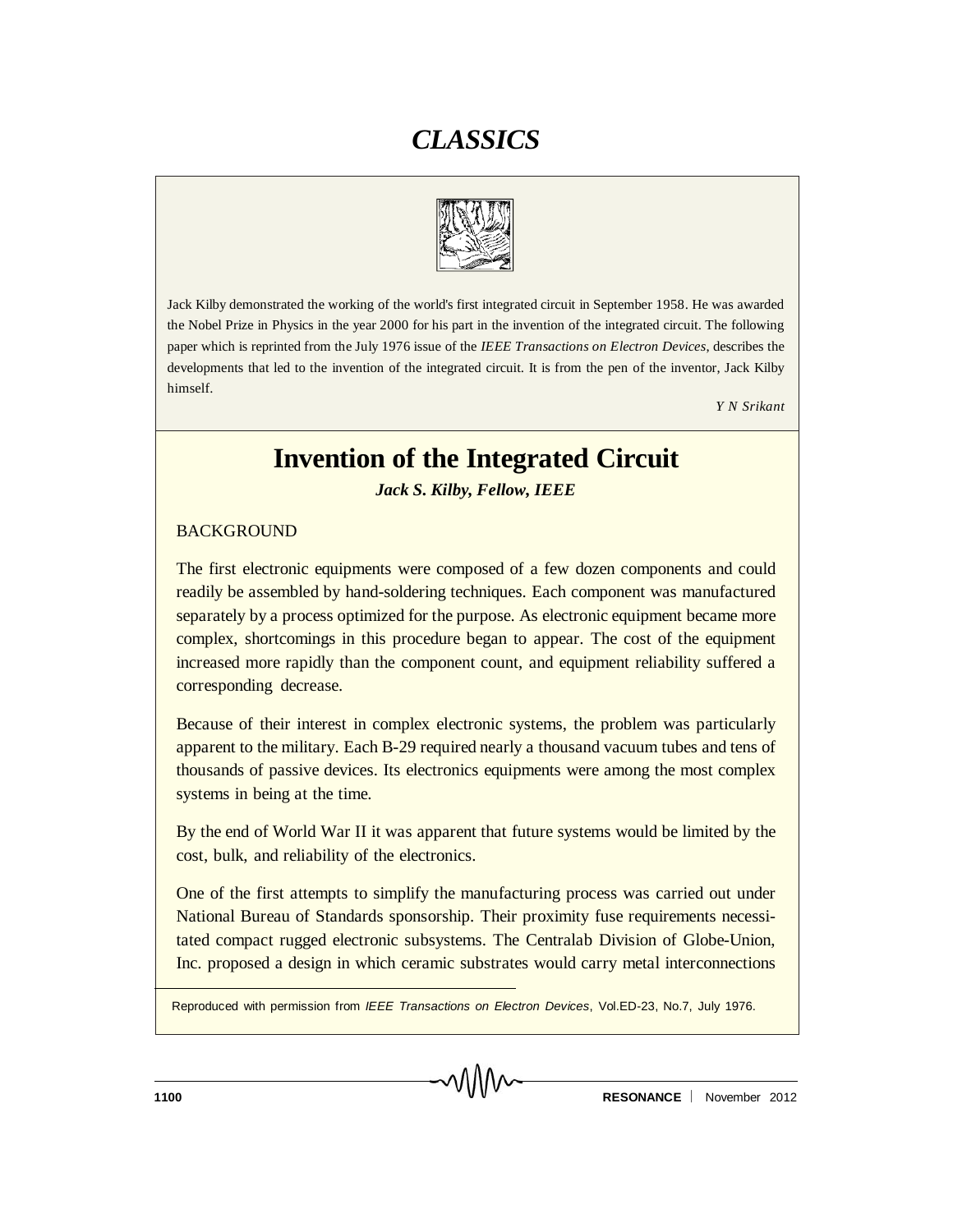and chip capacitors, with miniaturized vacuum tubes attached. This proposal was developed by Rubenstein, Ehlers, Sherwood, and White of Centralab [11, and was probably the first attempt to form components *in situ.*

After the war, NBS and Centralab continued to work in this area. The Centralab effort, under R. L. Wolff and A. S. Khouri, developed high-volume screening techniques for production. Centralab built substantial quantities of amplifiers for hearing aid applications, with several dozen passive components and three or four tube sockets for active device attachment. They further simplified the concept by the use of a substrate with a high dielectric constant, permitting the fabrication of low cost *RC* networks for radio and television applications. About 140 million circuits of this type were produced by 1962.

The NBS effort, originally led by Brunetti and later by Franklin [2], also continued to develop two-dimension (2-D) circuit assemblies. A complete in-house fabrication capability was established. In the early 1950's, Robert Henry of this group, working under Navy sponsorship, abandoned the 2-D concept and produced a novel design in which ceramic wafers with one to four passive components per wafer were stacked and interconnected with vertical riser wires. A tube socket was mounted above the assembly so that each module was a complete functional unit. The concept was christened "Tinkertoy" [3], and a mechanized line for production of finished assemblies was established by a division of Illinois Tool Works. More than 5 million modules were produced by the time the line ceased operation.

Other attempts to simplify the manufacturing process focused on the interconnection of components. In 1949 Danko and Abrahamson of the Signal Corps announced the "Auto-Sembly" process [4], in which component leads were inserted into a copper foil interconnection pattern and dip soldered. With the development of board lamination and etching techniques, this concept evolved into the standard printed circuit board fabrication process in use today.

During the period, electronic designs were limited by the facts-of-life of the vacuum tube. Tubes were large and expensive in comparison to most of the passive components. Their life was limited, so that frequent replacements were necessary. They dissipated a significant amount of power, requiring provisions for cooling. All of these factors changed dramatically with the invention of the transistor in 1948.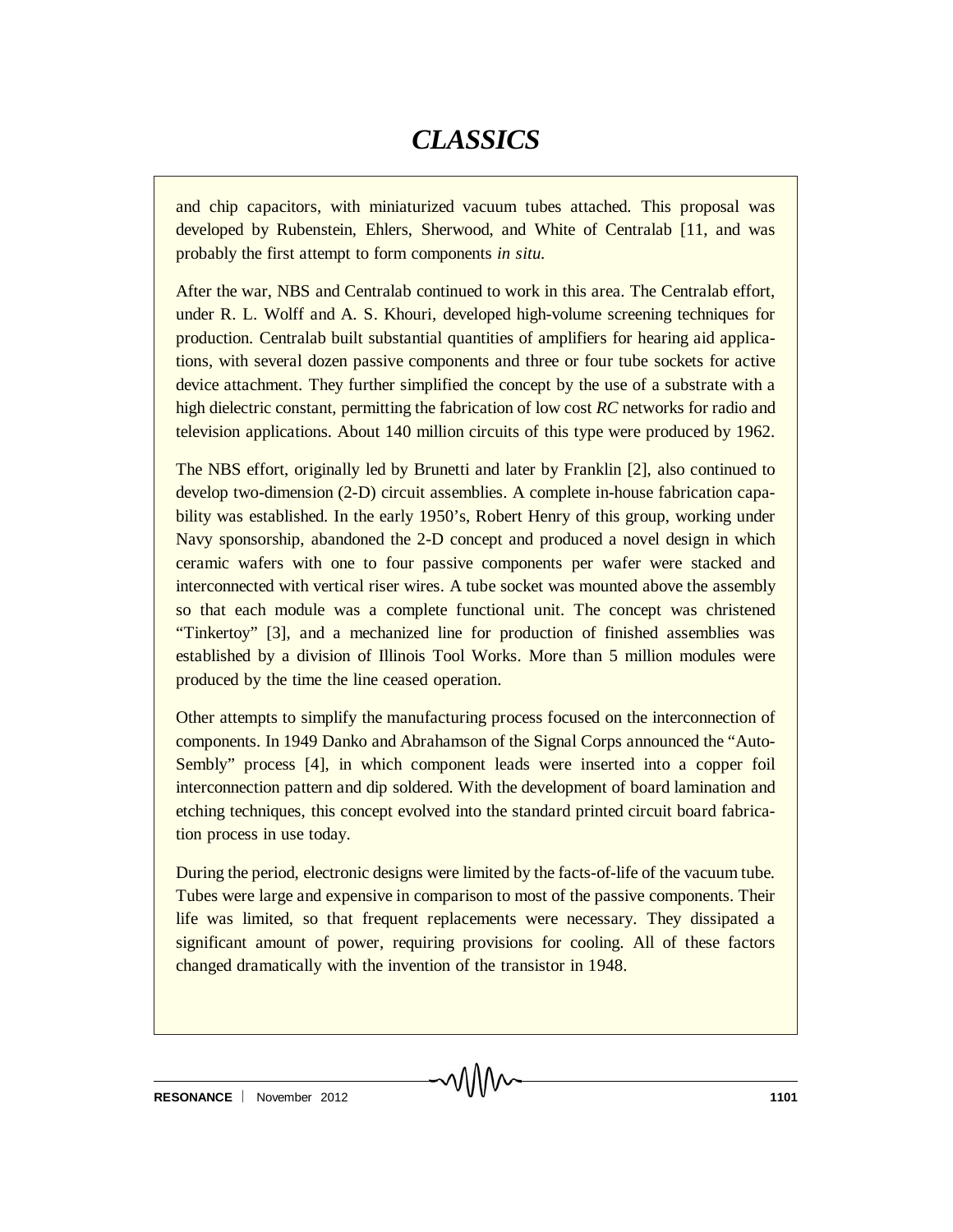Although it required several years, the existing technologies were modified to accept the transistor. The Tinkertoy approach was abandoned, and replaced by the Micro-Module program under Signal Corps sponsorship. The Micro-Module program was a major effort [5]. RCA was selected as the prime contractor, and more than \$25 million was spent. Most was spent within RCA, but small contracts were let to encourage other component manufacturers to repackage their parts into wafer format.

DOFL and Centralab adapted their two-dimension designs for transistors. DOFL proposed to insert transistors into the substrate and connect them to the substrate with a photolithographic technique [6]. This process, developed by Lathrop and Nall, was one of the first applications of photolithography in the electronics industry. The Centralab work will be described in a later section.

At about this time several companies began to propose the use of evaporated films as a substitute for the screened components of Centralab and DOFL. Varo and G.E. were particularly active in this area. One of the dimly seen advantages of the evaporation technique was that it would some day permit the fabrication of thin-film active devices. This concept was supported by the Navy, although few contracts were let.

The transistor also suggested concepts based on semiconductor technology. The first to perceive the possibility was G.W.A. Dummer of the Royal Radar Establishment in England.

Addressing the Electronic Components Conference in 1952, he said, "With the advent of the transistor and the work in semiconductors generally, it seems now possible to envisage electronics equipment in a solid block with no connecting wires. The block may consist of layers of insulating, conducting, rectifying, and amplifying materials, the electrical functions being connected directly by cutting out areas of the various layers."

This remarkable statement was not explicit as to how such devices might be realized. The use of terms such as "insulating" and "amplifying" layers does not suggest the use of circuit techniques. In 1956 Dummer let a small contract to a British manufacturer. They were unsuccessful in realizing a working device, primarily because they were working with grown-junction techniques.

In the early 1950's, perhaps as a result of Dummer's comments, the Air Force began to define an approach which would be called "Molecular Electronics." This approach [7]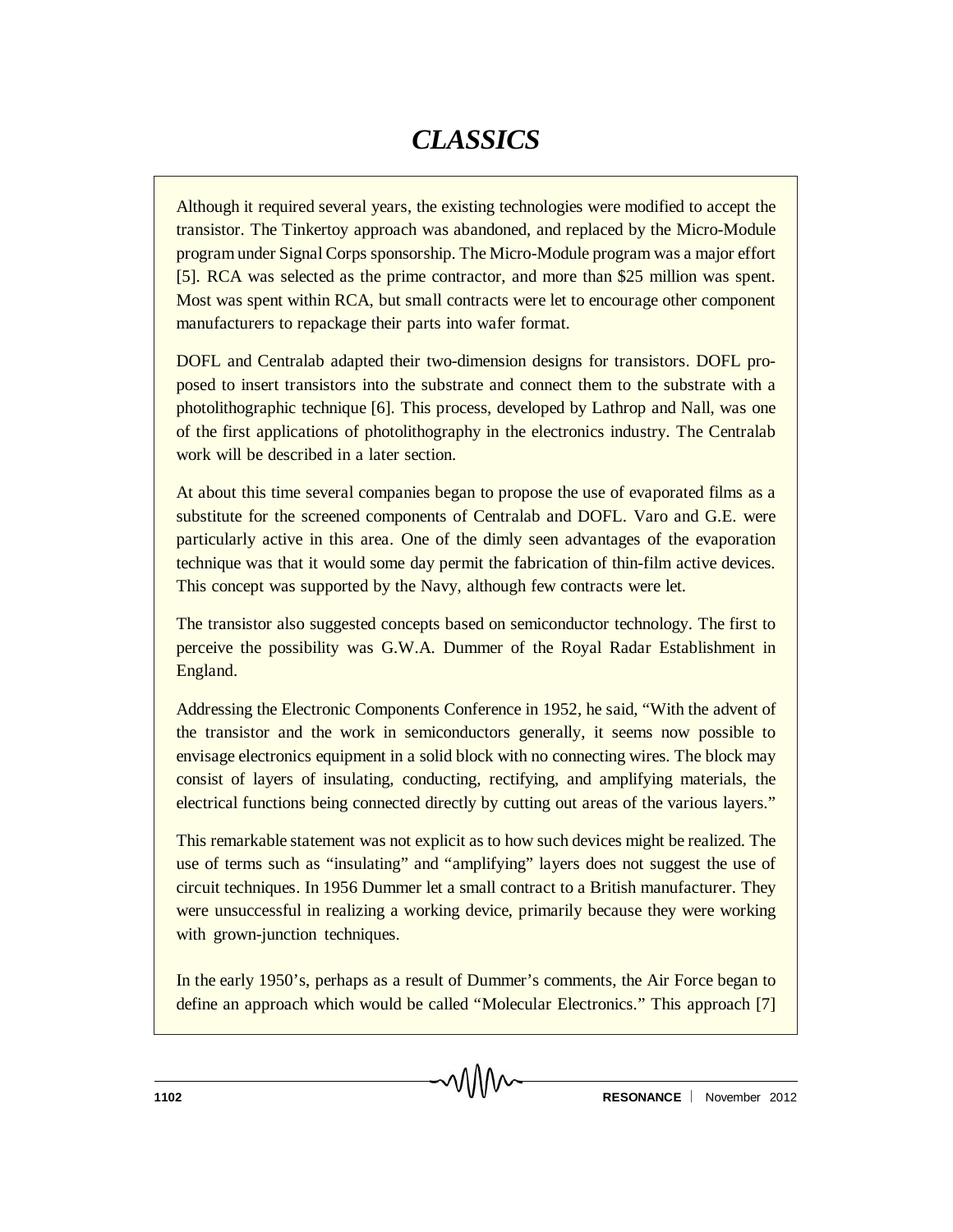proposed to depart from the electronic circuits of the past, and to develop new structures which would perform the desired functions more directly. A quartz crystal was the preferred example of a molecular device, performing the functions of an inductance and capacitance without a part-for-part equivalence. Resistors were to be avoided because they wasted power. Although the effort was not limited to semiconductors, it was expected that these materials would play a large part.

In 1957 and 1958 the Air Force discussed this concept with Westinghouse, and a contract was awarded in 1959. Representative Air Force equipments were to be examined, and new devices to perform the desired functions were to be systematically invented. The program was funded at a \$2 million per year rate, over the strenuous objections of the other services.

By the beginning of 1958 each of the three services had chosen a position. The Army was heavily committed to the Signal Corps Micro-Module, although DOFL still favored 2-D circuits and continued to work on them. The Navy did not have a program, but clearly favored thin film technology. The Air Force was committed to Molecular Electronics, an approach which was considered hopelessly far out by the other services. Small R & D efforts existed within the major electronic firms, most supporting the Signal Corps or the Navy.

### PERSONAL EXPERIENCE

In 1947 I graduated from the University of Illinois with a degree in electrical engineering. I was hired by A. S. Khouri of Centralab to work on screened circuits. My duties included design and product engineering work on hearing aid amplifiers and *RC* networks.

In 1952 Centralab acquired a transistor license from Bell, and R. L. Wolff and I attended the first symposium for licensees. When we returned I was made leader of a three-man project to build transistors and to incorporate them into Centralab products. We built a reduction furnace, crystal puller, and zone refiner and began to make germanium alloy devices.

The proposed design was novel, in that the unprotected transistors were mounted in a plastic carrier. Environmental protection was to be provided using the ceramic substrate as a part of the hermetic seal. For audio applications, large-value capacitors were required. These were provided by the development of the reduced titanate capacitor [8],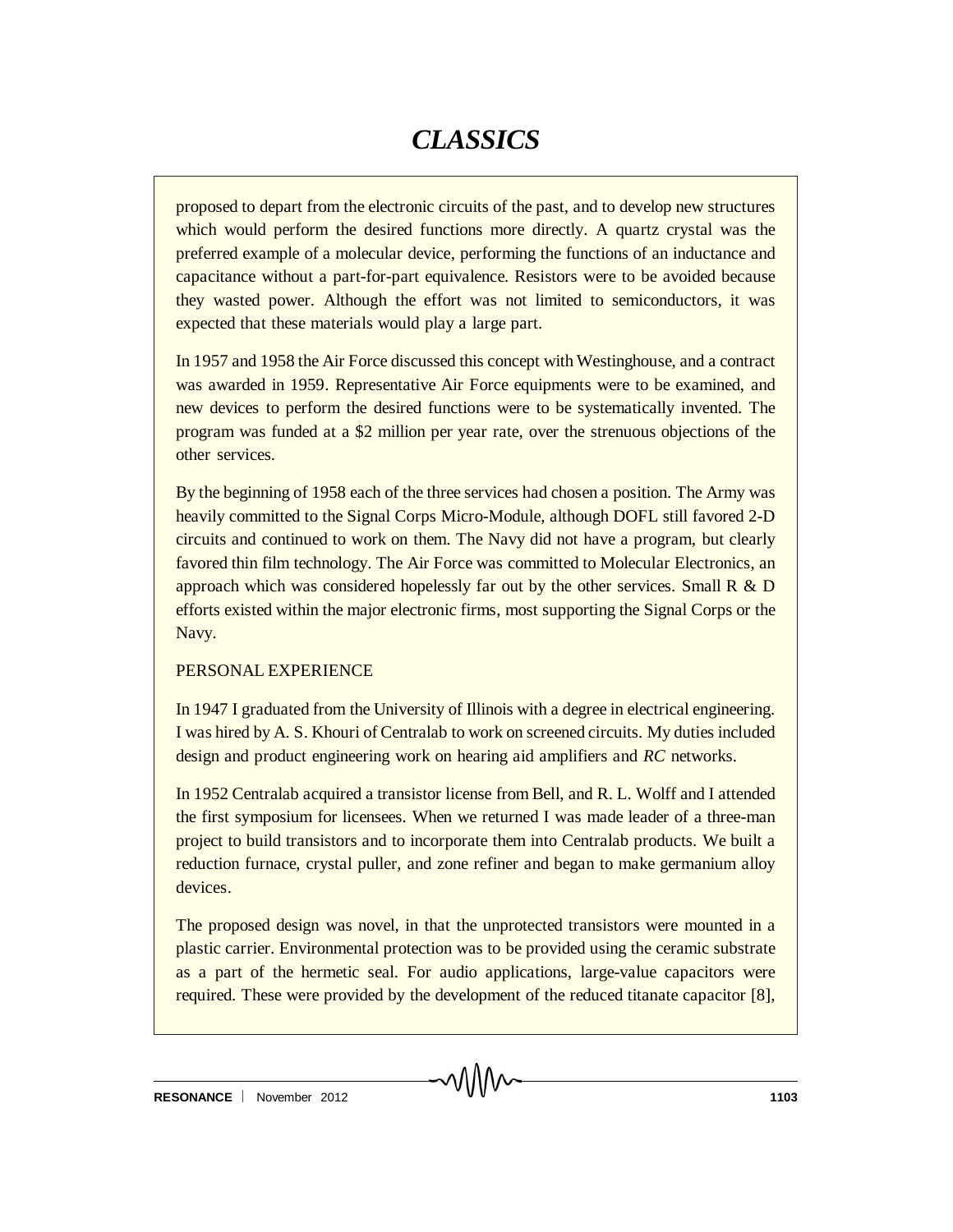

**Fig. 1.** Thick film circuit produced by Centralab in 1957. Germanium alloy transistors were sealed into recesses in substrate. Deposited resistors and reduced titanate capacitors were used.

also basically a semiconducting device. A unit of this type is shown in Fig. 1. I reported to and was encouraged in the project by R. L. Wolff.

By 1957 a small production facility had been established, and we were selling small quantities of amplifiers for hearing aids and some other applications [9]. The operation was marginally profitable, but it was clear that major expenditures would soon be required. The military market represented a major opportunity, but required silicon devices. The advantages of the diffused transistor were becoming apparent, and its development also would have required expenditures beyond the capability of Centralab. I felt that changes were coming so rapidly that it would not be possible for very small groups with limited funding to be competitive. I decided to leave the company.

After several interviews, I was hired by Willis Adcock of Texas Instruments. My duties were not precisely defined, but it was understood that I would work in the general area of microminiaturization. Soon after starting at TI in May 1958, I realized that since the company made transistors, resistors, and capacitors, a repackaging effort might provide an effective alternative to the Micro-Module. I therefore designed an IF amplifier using components in a tubular format and built a prototype. We also performed a detailed cost analysis, which was completed just a few days before the plant shut down for a mass vacation.

As a new employee, I had no vacation time coming and was left alone to ponder the results of the IF amplifier exercise. The cost analysis gave me my first insight into the cost structure of a semiconductor house. The numbers were high—very high—and I felt it likely that I would be assigned to work on a proposal for the Micro-Module program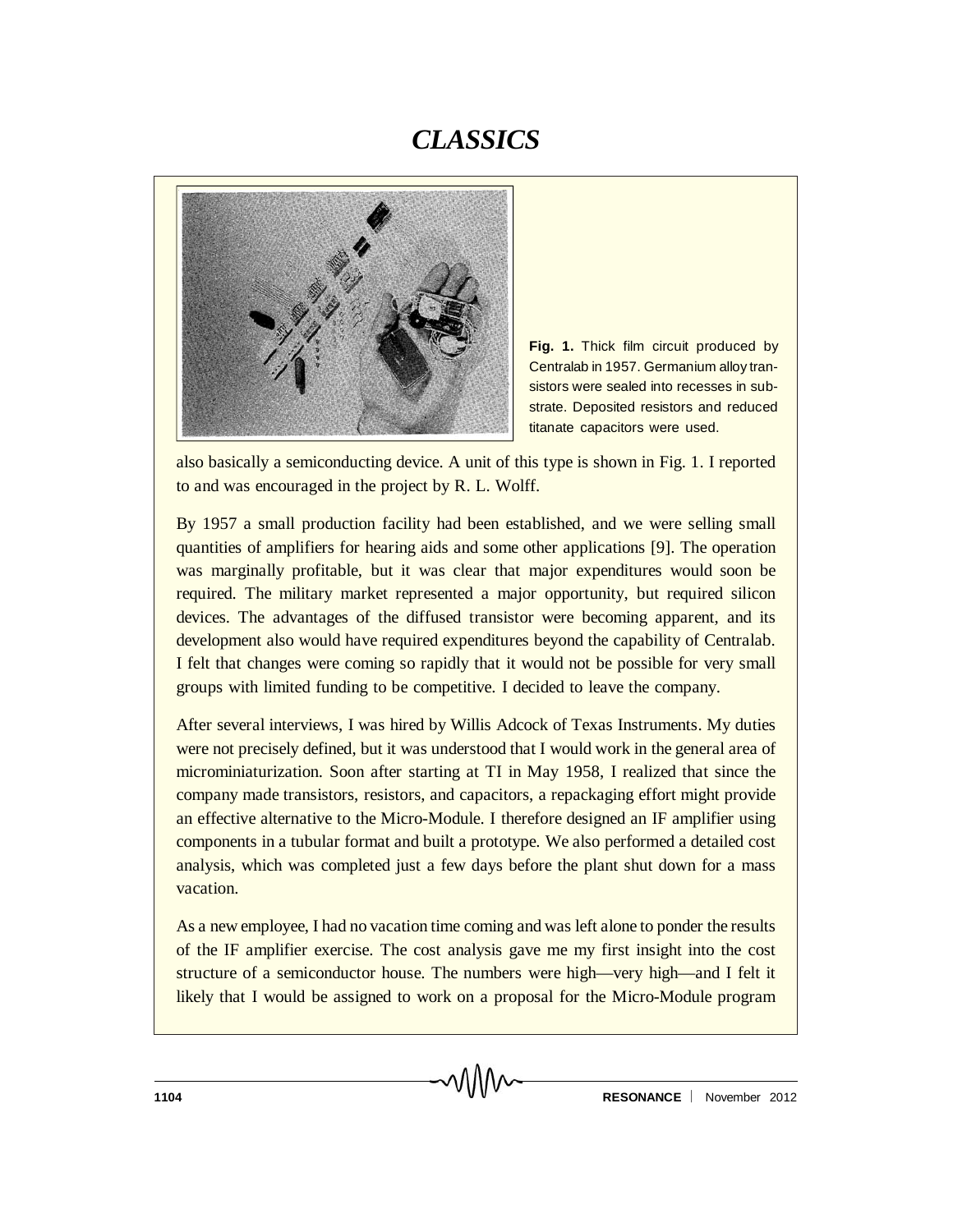when vacation was over unless I came up with a good idea very quickly. In my discouraged mood, I began to feel that the only thing a semiconductor house could make in a cost-effective way was a semiconductor. Further thought led me to the conclusion that semiconductors were all that were really required—that resistors and capacitors, in particular, could be made from the same material as the active devices.

I also realized that, since all of the components could be made of a single material, they could also be made *in situ,* interconnected to form a complete circuit. I then quickly sketched a proposed design for a flip-flop using these components. Resistors were provided by bulk effect in the silicon, and capacitors by p-n junctions.

These sketches were quickly completed, and I showed them to Adcock upon his return from vacation. He was enthused but skeptical and asked for some proof that circuits made entirely of semiconductors would work. I therefore built up a circuit using discrete silicon elements. Packaged grown-junction transistors were used. Resistors were formed by cutting small bars of silicon and etching to value. Capacitors were cut from diffused silicon power transistor wafers, metallized on both sides. This unit was assembled and demonstrated to Adcock on August 28, 1958.

Although this test showed that circuits could be built with all semiconductor elements, it was not integrated. I immediately attempted to build an integrated structure, as initially planned. At that time Texas Instruments had a very strong capability in grown-junction devices but had just begun to work seriously on diffused structures. One silicon transistor, a power device with alloyed emitter, was in production, as were several smallsignal germanium devices. At that time the germanium transistors were made with about 25 devices on a 0.4-in-square wafer. Emitter and base contacts were evaporated through metal masks. Mesas were etched after hand masking with black wax.

I obtained several wafers, diffused and with contacts in place. By choosing the circuit, I was able to lay out two structures that would use the existing contacts on the wafers. The first circuit attempted was a phase-shift oscillator, a favorite demonstration vehicle for linear circuits at that time. Technicians "Pat" Harbrecht and Tom Yeargan cut the wafers into bars about  $\frac{1}{16}$  in wide and 0.4 in long. Metal tabs were alloyed to the back of the bar to provide contacts to the bulk resistors. Black wax was applied by hand to mask the mesas, one for the transistor and a larger one for a diffused region forming a distributed *RC* network. This structure is shown in Fig. 2. A flip-flop was also built in this manner as shown in Fig. 3.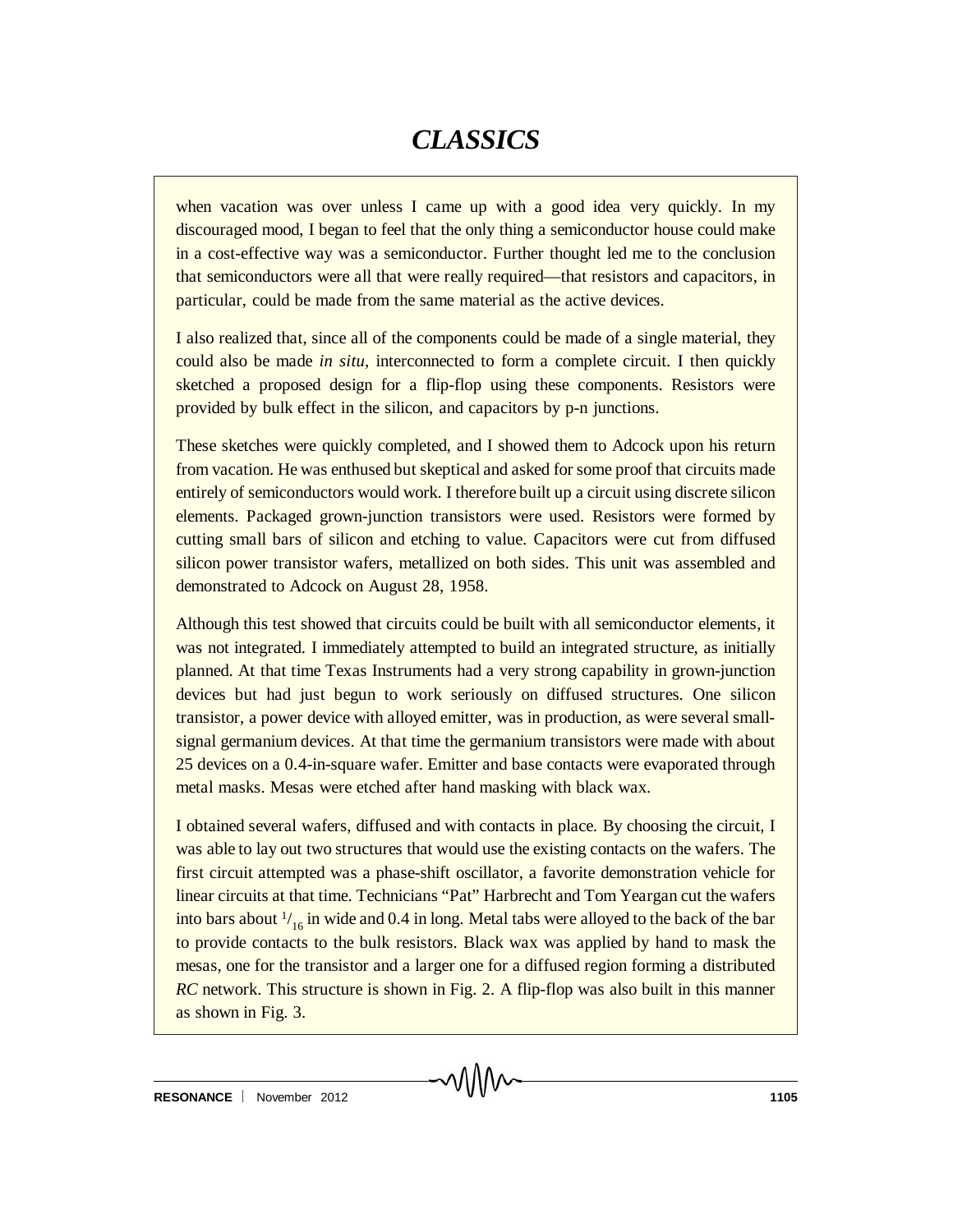



### REDUCTION TO PRACTICE

On September 12, 1958 the first three oscillators of this type were completed. When power was applied, the first unit oscillated at about 1.3 megacycles. This test was witnessed by Mark Shepherd, Cecil Dotson, Willis Adcock, and several others.

MM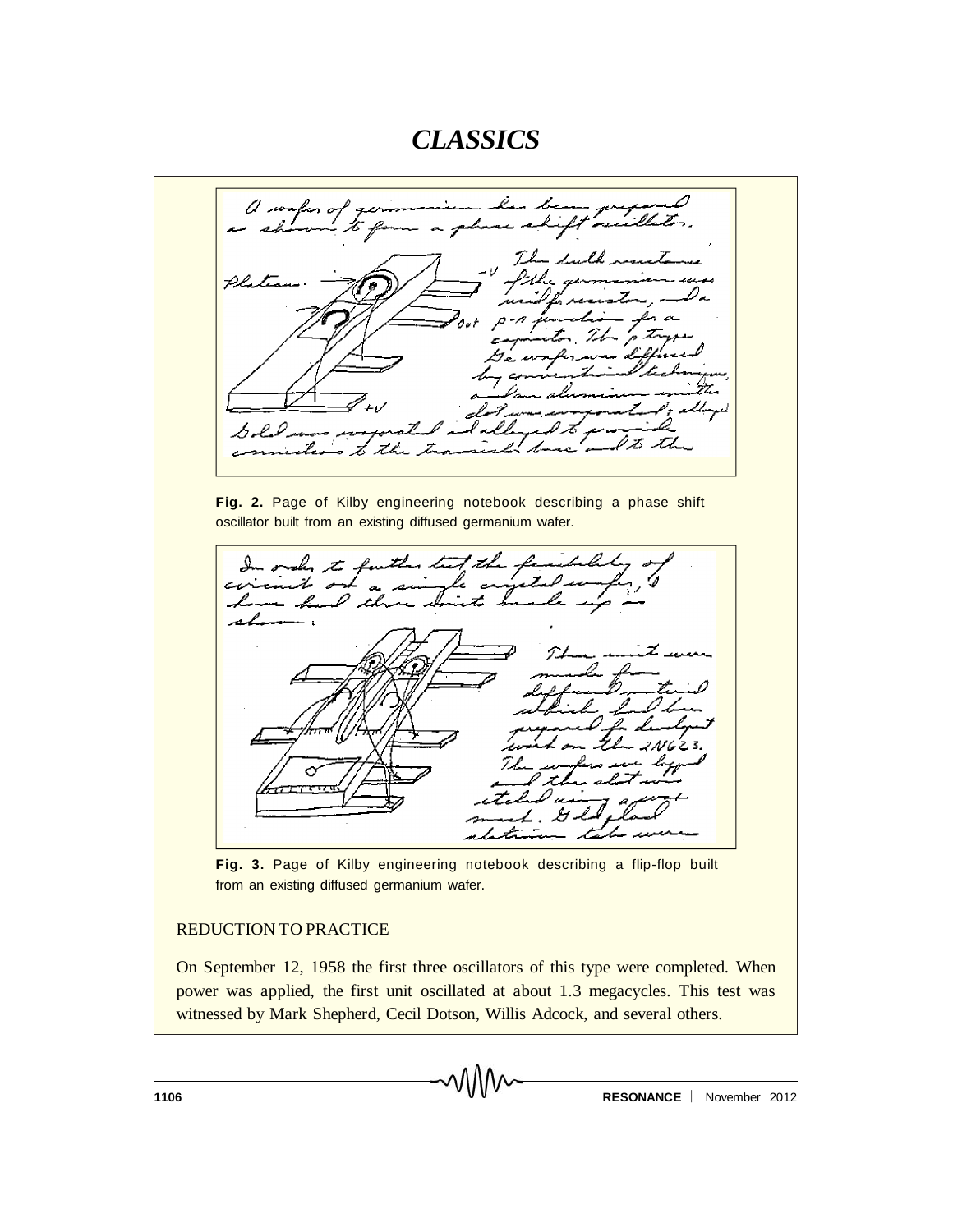To show that digital circuits could be built, the same techniques were used to build a flipflop. This unit was completed on September 19. Both the phase-shift oscillator and the multivibrator were thus built from existing materials. The only "tooling" for these units consisted of small graphite jigs used to position the metal tabs used for back contacts.

At about this time, J. W. Lathrop had started work in TI's Research and Engineering Department. Jay had been at DOFL, where he and James Nall pioneered in the use of photolithographic techniques for semiconductor devices. Lathrop quickly set up a small facility for making photo-masks and began to develop the necessary device processing techniques. Although his primary responsibility was the development of processes for discrete devices, his experience at DOFL made him highly interested in my work, and he became quickly involved in preparation of masks for the new integrated designs.

I soon expanded the concept by the addition of more stable components. In November, capacitors were built using oxide layers on silicon, and early in December, the first diffused-layer resistors were built and tested. The improved stability of these components was recognized as being of basic importance to future design. During this time, consideration was also given to packaging techniques, and the now familiar  $\frac{1}{8} \times \frac{1}{4}$  in flat-pack dimensions were chosen. This form factor was chosen deliberately, to emphasize that this technique was new and basically different from those which had been proposed previously. During this period it was also recognized that metal resistors of high precision could be evaporated on an oxide layer on the surface of the silicon. This technique is now used in some radiation-hard circuits.

Early in October the design of a new germanium flip-flop was started. This unit was the first to be built from scratch. It used bulk resistors, junction capacitors, and mesa transistors as shown in Fig. 4. Diffusions were made by Dub Little, and photo-etching techniques were developed by Jay Lathrop and Lee Barnes. The first working units of this type were completed early in 1959 and were later used for the first public announcement of the "Solid Circuit" (integrated circuit) concept at the IRE show in March 1959.

Although the group working on the project during this period was small, TI management supported the project enthusiastically. P. E. Haggerty, then President of TI, in discussions with Willis Adcock as early as 1955, had suggested that it should be possible to do more with semiconductors and felt that the concept was an excellent way to do so. Mark Shepherd, then responsible for all semiconductor work in the company, was also highly supportive. Charles Phipps contributed to refinements of the concept and kept us in touch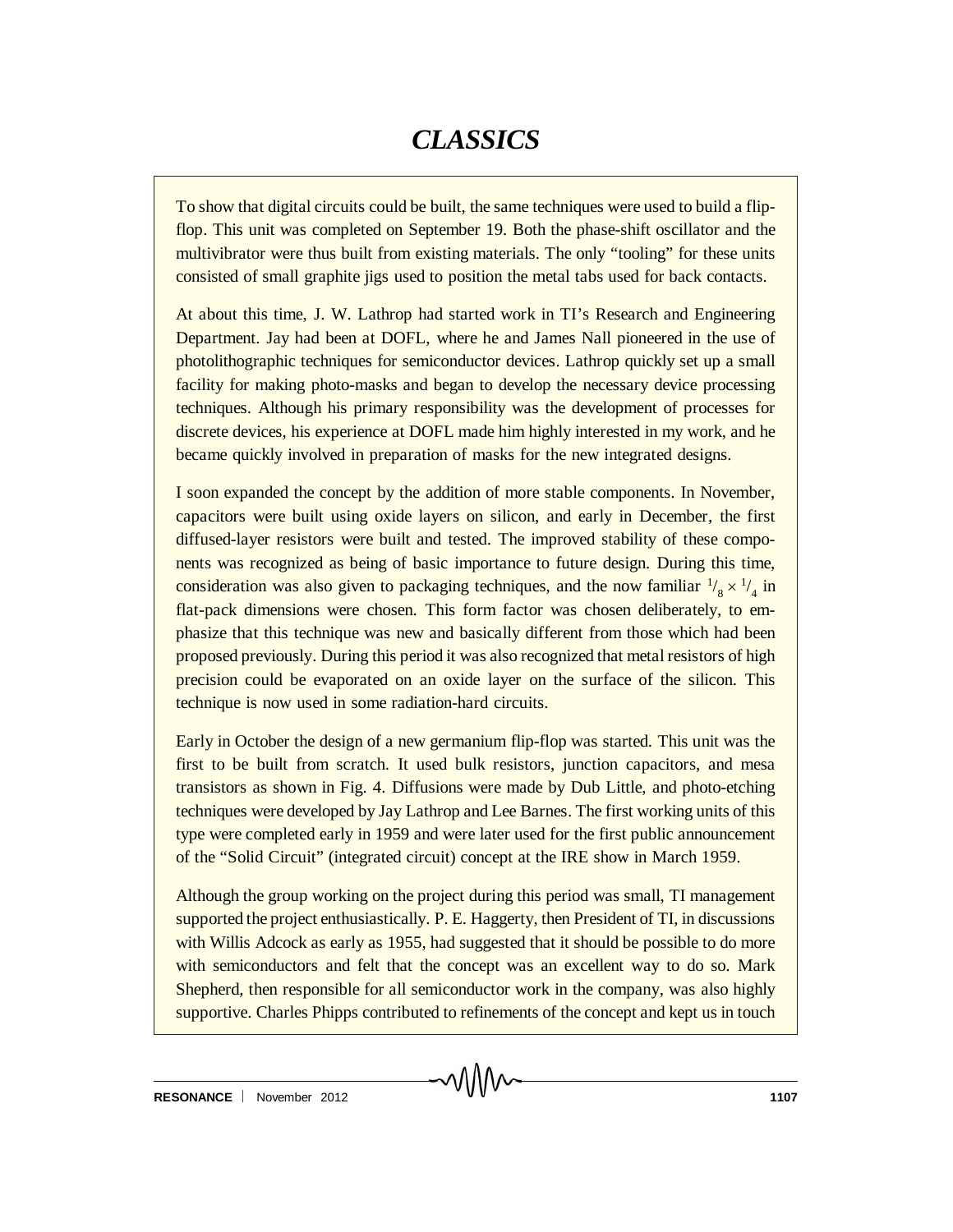

**Fig. 4.** Germanium flip-flop using mesa transistors, bulk resistors, diffused capacitors, and air isolation of the components. From US Patent 3,138,743.

with economic reality. Work on other microminiaturization techniques, particularly the Micro-Module, was continued for several months. But it was allowed to die out, and the full support of the company was given to the "Solid Circuit."

#### REACTION OF POTENTIAL USERS

During the fall, we began to inform the military services of the concept. Reactions were mixed. The Navy had little interest, and no programs were established. The Signal Corps expressed some interest and began to define a contract which would show that the technique would be fully compatible with the Micro-Module. Unfortunately, the demonstration they had chosen required silicon p-n-p transistors. These proved quite difficult to fabricate, and by the time the techniques were mastered, the Micro-Module program was in serious trouble.

The "Solid Circuit" concept caused a major debate within the Air Force. A substantial budget had been established for work in Molecular Electronics. If the "Solid Circuit" was indeed a Molecular Electronics concept, support was assured. But most of the strong Molecular Electronic supporters felt that the TI approach did not qualify. It was a circuit, and they were not going to have circuits any more. Worst of all, it even had resistors, and resistors wasted power.

Fortunately, a small group within the Air Force, led by R. D. Alberts of WADC, was able to prevail. They felt that the concept provided an orderly transition to the new era, and that by providing a systematic design approach, it eliminated the need to invent the thousands of new devices which would be required for future equipments.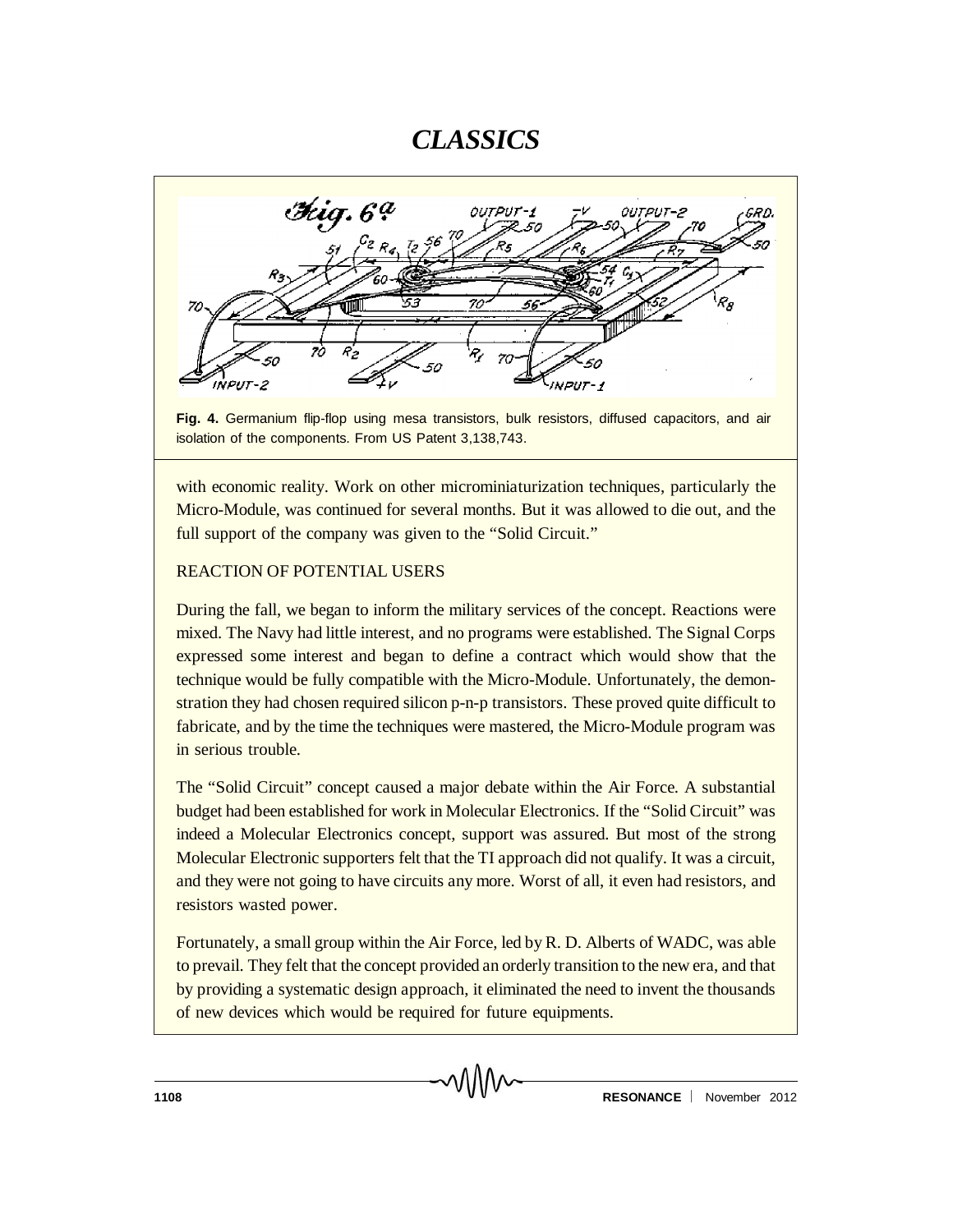Albert's group then provided the first of a series of contracts which proved invaluable in sustaining the project during the critical years. These included both research and development efforts to broaden the concept, and manufacturing methods funds which helped support the first manufacturing line. Demonstration vehicles which clearly showed the advantages of these new techniques were also included.

In the middle of January 1959, we began to prepare the first patent application. The basic circuit elements—bulk resistors, diffused resistors, junction capacitors, oxide capacitors, mesa transistors, and inductances were described, and the design parameters were given for each. Several techniques of isolation of components were described, including air, use of intrinsic material, and use of p-n junctions to provide a barrier to current flow. Two embodiments were chosen to illustrate the concept. One was basically the phase-shift oscillator of Fig. 2, and the other, the flip-flop shown in Fig. 4. These choices were basically mine and proved to be poor ones. No complete circuits showing diffused resistors, oxide capacitors, or inductances were included.

In particular, the omission of an embodiment with several diffused resistors was to have serious consequences later. The application- was filed on February 6, 1959.

#### ANNOUNCEMENT

The concept was publicly announced at a press conference in New York on March 6, 1959, during the IRE show. Shepherd said "I consider this to be the most significant development by Texas Instruments since we divulged the commercial availability of the silicon transistor." Haggerty predicted the circuits first would be applied to the further miniaturization of electronic computers, missiles, and space vehicles and said that any application to consumer goods such as radio and television receivers would be several years away.

The announcement was widely reported in the press. Over the next few years debates on the merits of the integrated circuit provided much of the entertainment at major technical meetings. Three main objections were foreseen:

1) The concept did not make optimum use of materials. Nichrome made better resistors and Mylar better capacitors. Performance of the transistors might be degraded by the inclusion of other components.

2) Circuits of this type were not producible. Component yields were always low, and if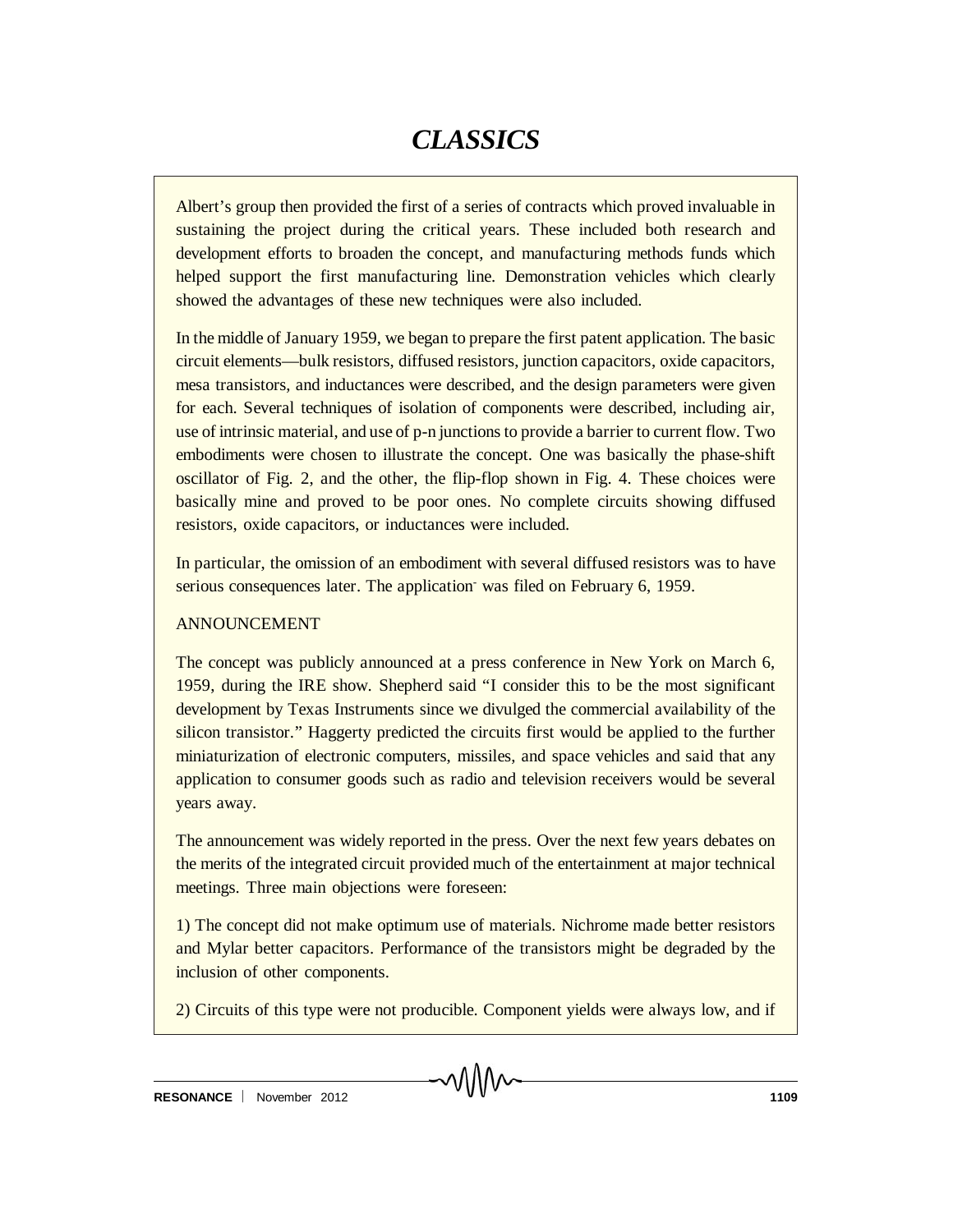20 components each with 90-percent yield were fabricated monolithically, the overall yield would be about 12 percent. Similar arithmetic was performed on the large number of process steps involved.

3) Designs would be expensive and difficult to change. Circuit designers would be out of a job.

These objections were difficult to overcome because they were all true. They were persuasive enough that most of the larger laboratories were slow to react, and none actively endorsed the concept for several years. By then, integrated circuit volumes were large enough and production costs low enough to make it clear that these objections were simply irrelevant.

Although the larger companies did not react, several smaller groups did. Within a month, Kurt Lehovec of Sprague had filed a patent application (Fig. 5) describing structures in which active devices were separated by multiple p-n junctions. The patent proceeded



**Fig. 5.** US Patent 3,029,366, describing Lehovec's alternating p-n junctions for isolation.

rapidly through the Patent Office, and Lehovec was allowed claims on "a multiple semiconductor assembly comprising a semiconductor slice having a plurality of regions of *alternating* p and n conductivity types to . . . provide a plurality of p-n junctions . . . thereby achieving electric insulation of said components ... by the impedance of said p-n junctions." In an interference proceeding, the Patent Office held that Lehovec was entitled to claims of this type since they were not disclosed in any of the drawings of the Kilby patent. Whether the "alternating p-n junctions" exist in modern circuits is not clear. The question has not been tested in court.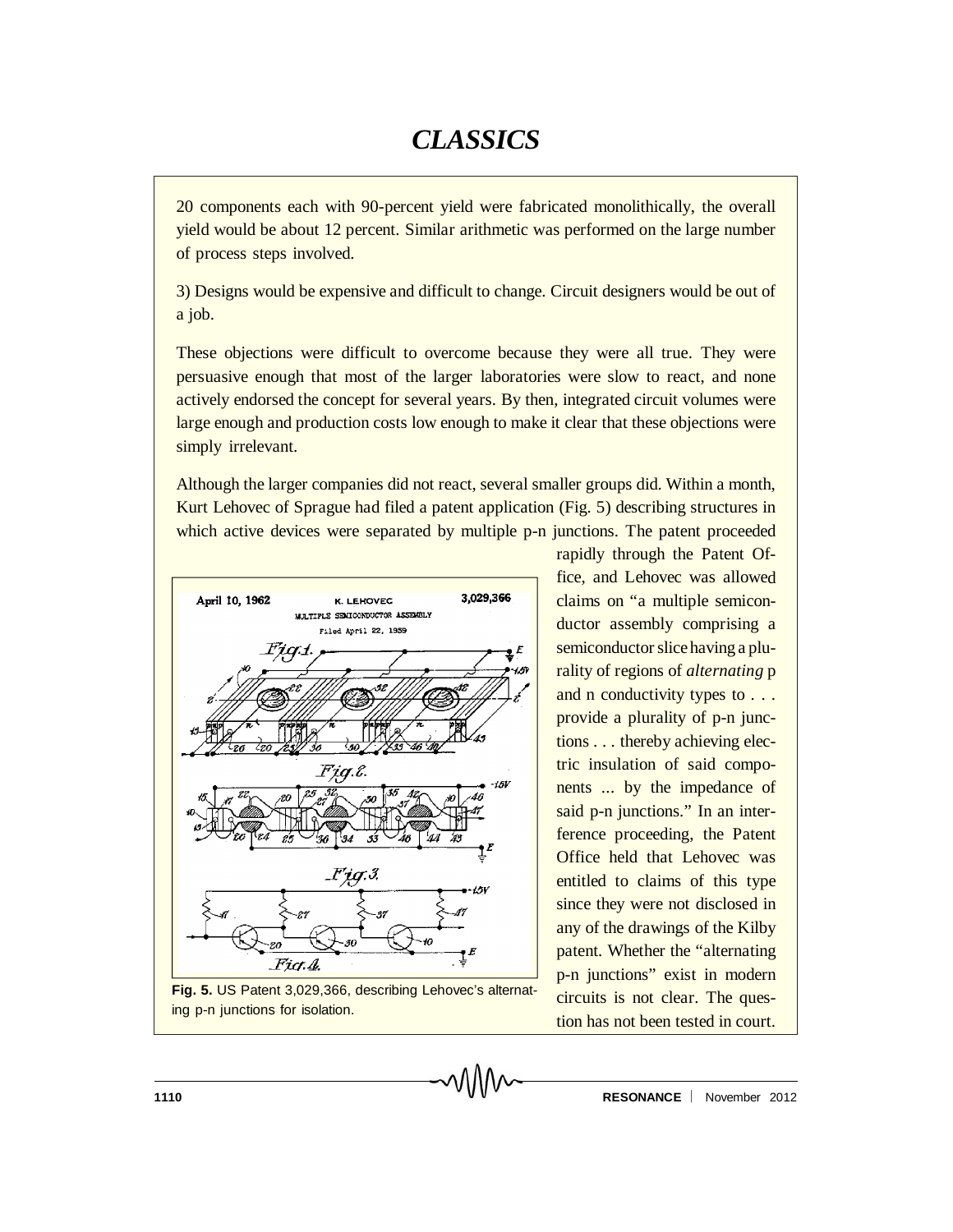In the fall of 1958 a team led by Jean Hoerni at then newly formed Fairchild Semiconductor had begun a program to develop an improved core-driver transistor. When the device was announced in August 1959 it provided a landmark in semiconductor history, since it represented the first modern diffused transistor. It used the production photolithographic techniques and a compatible set of diffusion processes previously developed by R. N. Noyce and G. E. Moore, to produce dished junctions extending to the surface. Oxide passivation of the surface protected the junctions and provided a reproducibility that assured more consistency than any previous manufacturing process. This was christened the "PLANAR" process.

After the TI announcement Bob Noyce, then manager of R&D at Fairchild, began to consider the application of their new technology to it. Noyce's ideas were disclosed in a patent application filed July 30, 1959. His design is shown in Fig. 6. Two transistors with three diffused regions were formed on a common substrate, with one of the transistors used as a pair of diodes. Junctions were also used for capacitance, while metal leads over an oxide layer were used to provide interconnections and some of the required resistances.

When the patent issued, several broad claims had been allowed, covering a device with "a body of semiconductor . . . containing adjacent P-type and N-type regions with a junction therebetween extending to said surface . . . two contacts upon opposite sides of said junctions, an insulating layer consisting essentially of oxide or said semiconductor on and *adherent* to said surface . . . and an electrical connection to one of said



**Fig. 6.** Noyce patent 2,981,877 showing planar structure with evaporated aluminum interconnections adherent to the surface.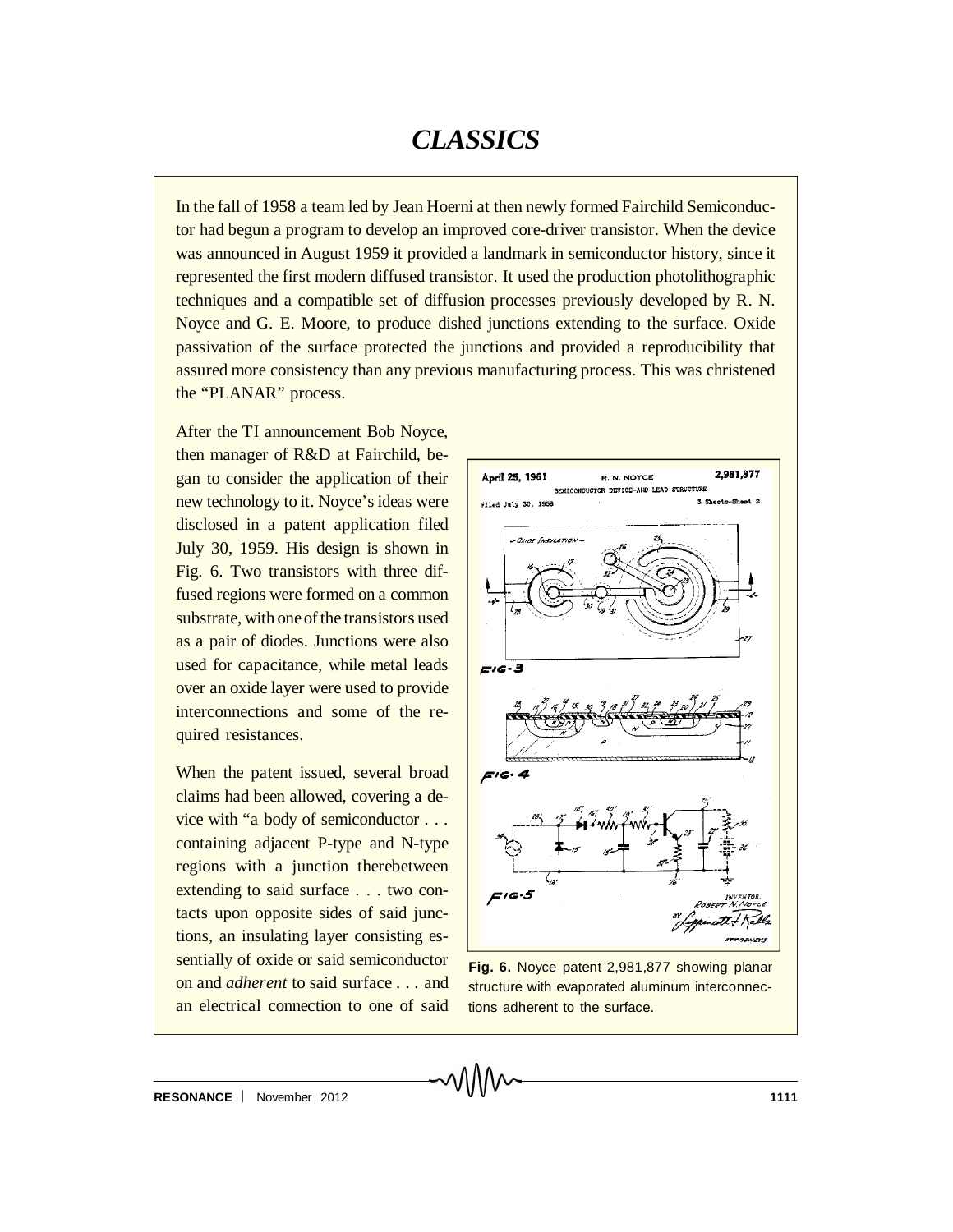### contacts comprising a conductor *adherent* to said layer . . . ."

In an interference, Kilby relied on the structure of Fig. 4 and a statement in the application, "Instead of using gold wires 70, in making electrical connections, connections may be provided in other ways. For example, an insulating and inert material such as silicon oxide may be evaporated onto the semiconductor circuit wafer through a mask . . . to cover the wafer completely except at points where electrical contact is to be made . . . Electrically conducting material such as gold may then be laid down on the insulating material to make the necessary electrical circuit connections." The patent examiner and the Board of Patent Interferences awarded priority to Kilby. The ruling was overturned by the Court of Customs & Patent Appeals. The court ruled that Noyce had been the first to teach the technique of applying interconnections adherent to the oxide.

### LARGE-SCALE PRODUCTION

If all of the structures illustrated seem crude and primitive, it should be noted that one of the great strengths of the integrated circuit concept has always been that it could draw on the mainstream efforts of the semiconductor industry. It was not necessary to develop crystal growing or diffusion processes to build the first circuits, and new techniques such as epitaxy would be readily adapted to integrated circuit fabrication. Similarly, new devices such as MOS transistors and Shottky barrier diodes would be phased in as they became available. Even today, it is difficult to identify a process that is used only for integrated circuits.

Another strength of the concept was that it could draw on existing circuit technology to produce a broad range of useful devices. Other early approaches to the problem, such as those at Westinghouse and others by Johnson [10] and Wallmark [11] of RCA, and Stewart, Aitken, and Holmquest of TI were directed at specific configurations useful only for specific applications.

Because of the commonality with existing processes, integrated circuits moved rapidly into a production status. The first TI device for customer evaluation was announced in March 1960. In March of 1961, Fairchild announced the Micrologic<sup>1</sup> family, a compatible set of digital circuits incorporating junction-isolated diffused resistors and evaporated interconnectors. In October of that year, TI delivered to the Air Force a small working computer complete with a few hundred bits of semiconductor memory, and

<sup>&</sup>lt;sup>1</sup> This family was designed by Bob Norman and built by a group headed by Jay Last.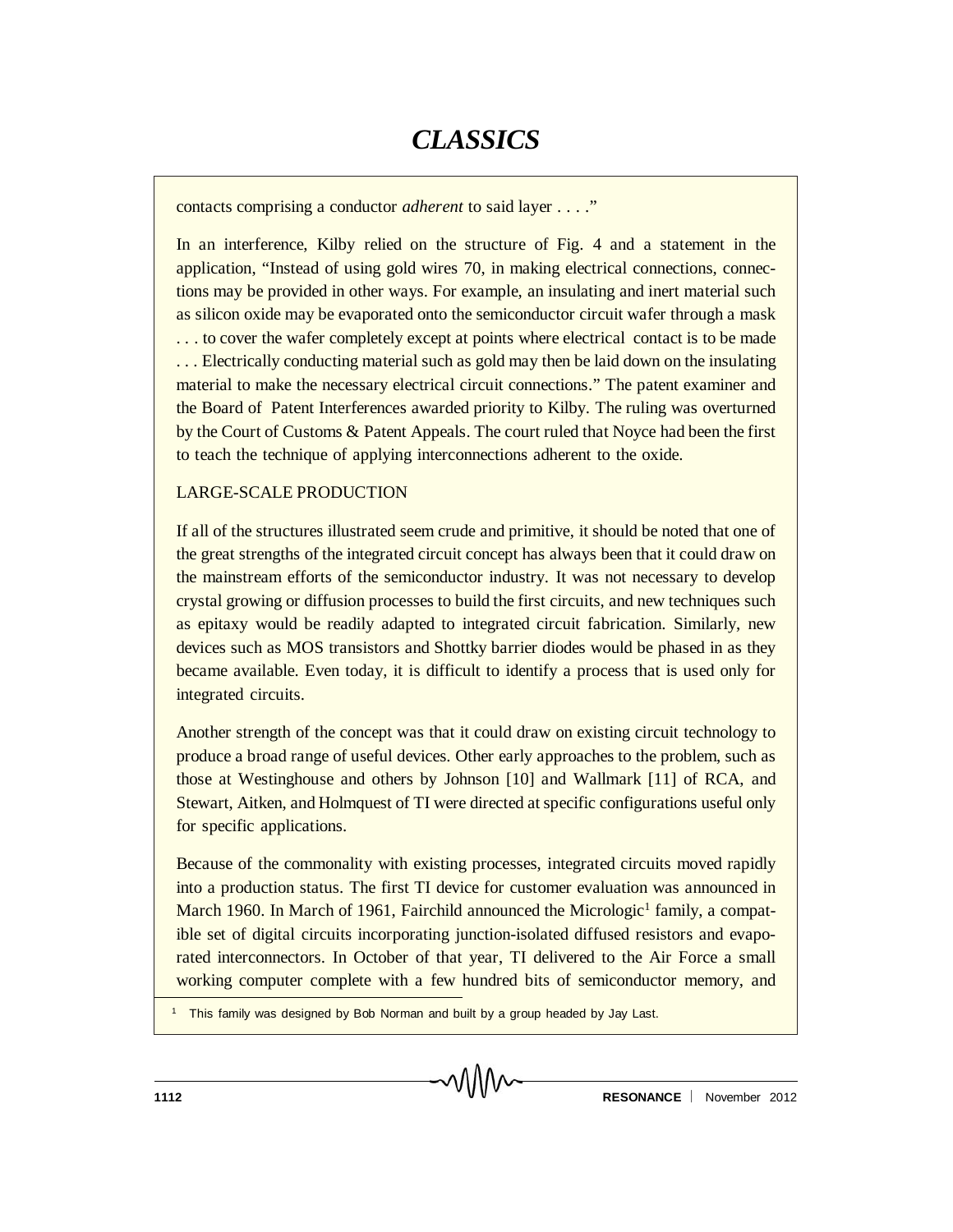announced the Series 51. The Series 51<sup>2</sup> also used junctionisolated components and used variations in the evaporated interconnection pattern to produce six different circuit types. Since a portion of the Series 51 effort was supported by NASA, these circuits were designed for low-power applications.

In 1962 TI was awarded a large contract to design and build a family of 22 special circuits for the Minuteman missile. Fairchild received substantial contracts from NASA and a number of commercial equipment makers. Although only a few thousand units were delivered in 1962, the year represented the beginning of mass production. The growth of the integrated circuit market since that time is shown in Figs. 7



and 8. Integrated circuits now represent about 46 percent of the total semiconductor market.

Units sold in 1962 were priced at \$100 in small quantities and at \$50 for larger volumes. Since that time, the average price has decreased dramatically and was less than eighty cents per unit in 1975. This is plotted in the form of an experience curve in Fig. 9. In such

<sup>2</sup> The Series 51 was designed by Bob Cook. Process Technology was developed by a group under Jay Lathrop.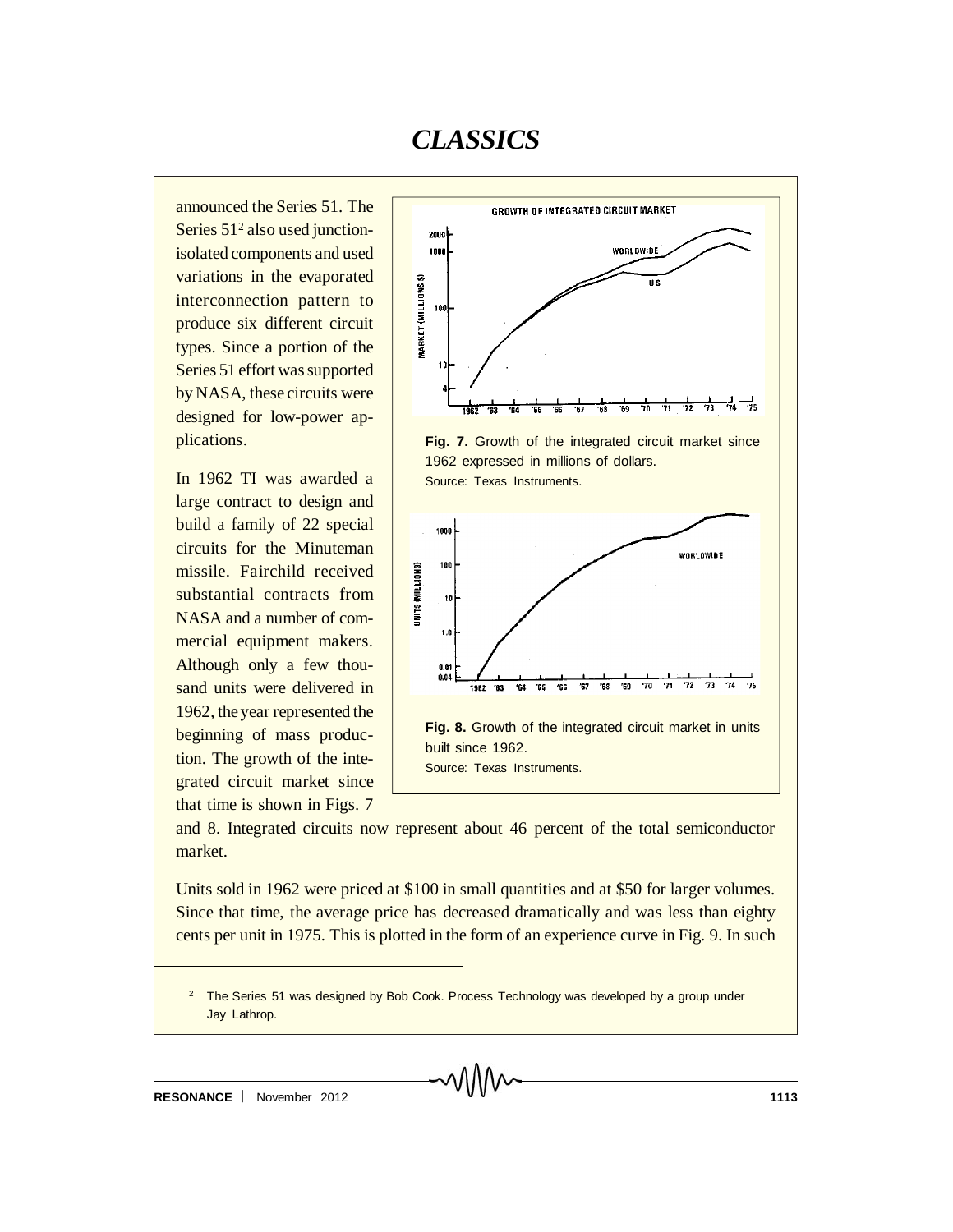plots, a straight line means that the price decreases by a constant percentage each time the cumulative number of units produced is doubled.

The 1962 units were simple devices with two to four digital gates per package. The 1975 circuits were produced with more than 2000 gates or 4000 bits of memory per package. Complexity can be measured in terms of active element groups, or AEG. An AEG is a digital gate, a bit of memory, or a single-stage amplifier. The selling price of an AEG has of course decreased much more rapidly than that of the average unit and is shown by the

broken line in Fig. 9. Even this line represents an average; an estimate of the *lowest* price per AEG in each year is also shown in Fig. 9. By the end of 1975 this price was probably about \$0.001 per AEG.

Such remarkable changes have increased the requirements for electronic circuits. It is estimated that the demand for circuits increased at about 10 percent per year during the vacuum-tube era. This was increased by the advent of the transistor to a growth in demand of about 19 percent per year, and by the early integrated circuits, to about 38 percent per year. It is anticipated that the availability of present low-cost digital logic and memory circuits will cause the demand to increase to a growth rate of 50 percent to 60 percent per year in the near future, as shown in Fig. 10.

This progress is not the work of any single individual or small group of individuals. It has come about because of the contributions of thousands of engineers and scientists in laboratories and production facilities all over the world.